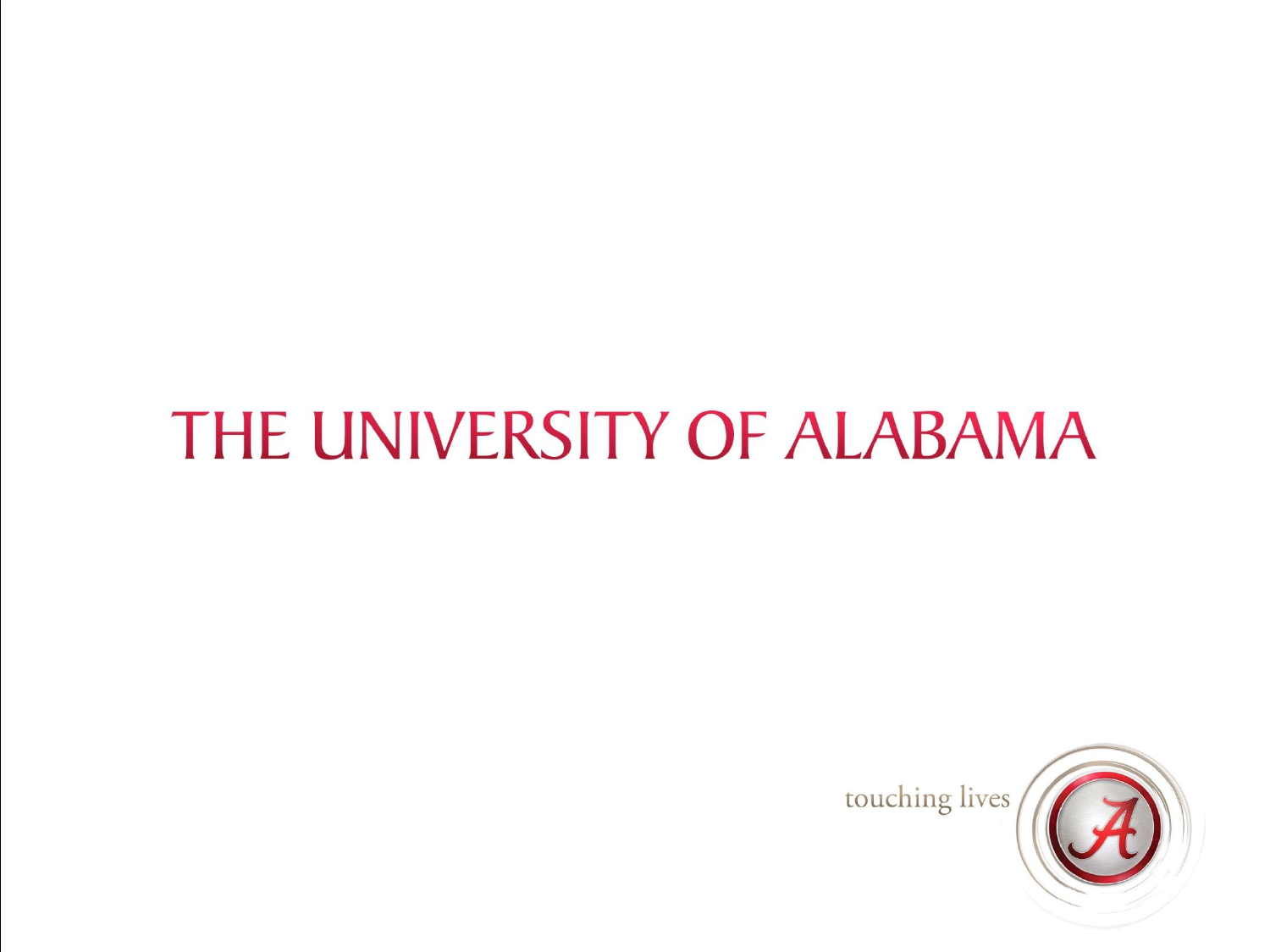# Using Relational Databases for Digital Research

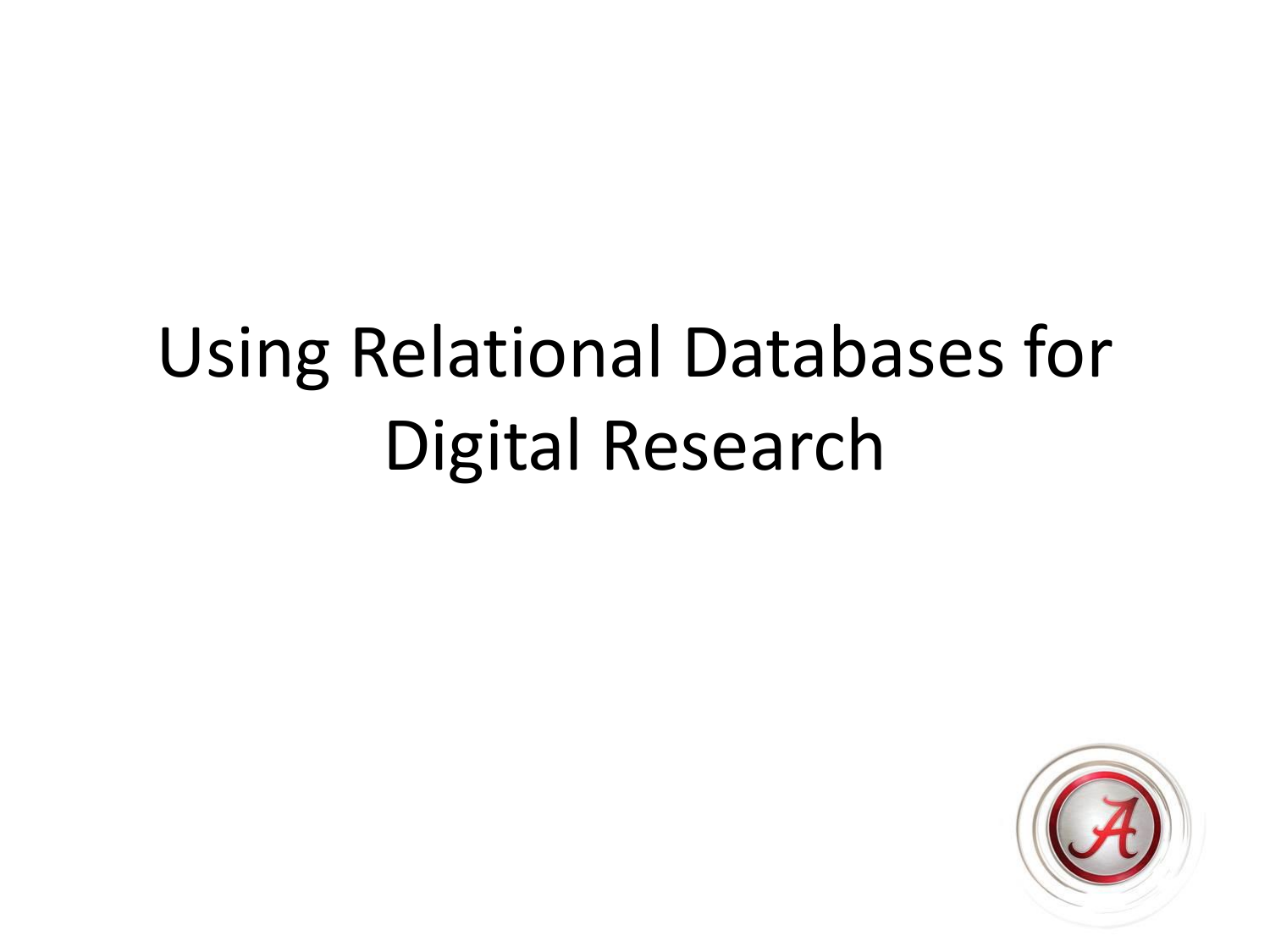# Definition

"(using a) relational database is a way of recording information in a structure that maximizes efficiency by separating information into different tables which are linked by reference keys (in relational database speak, foreign keys and primary keys)."

-George Green *Scrapeana*

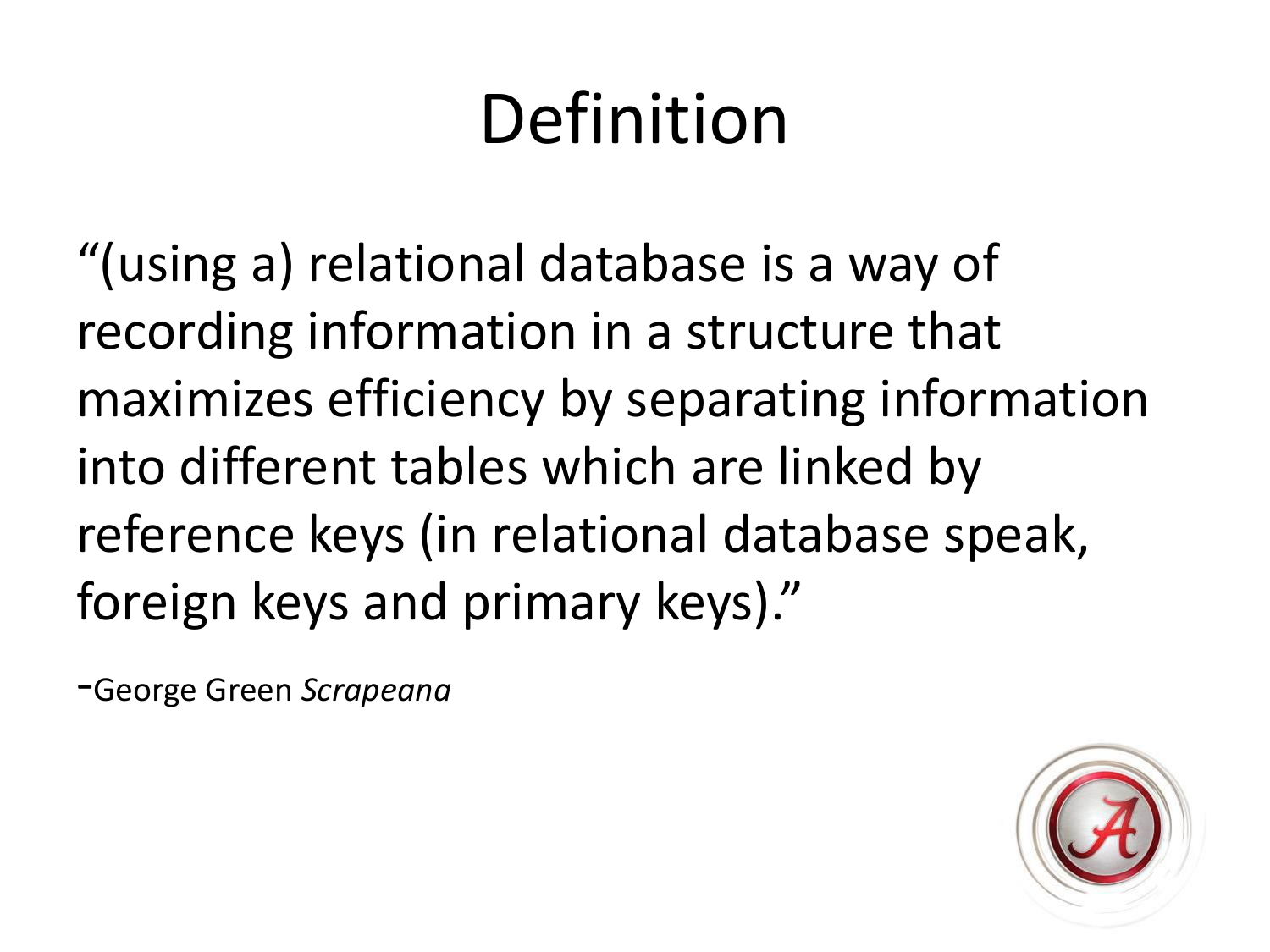# What are Relational Databases?

- An RDBMS is a tool for storing and manipulating information efficiently and effectively.
- RDBMS store data in tables with rows and columns
- Each row in table is a record, or 'Tuple'
- Allows you to easily (efficiently) find specific information within many, many records
- Allows you to quickly compare data because of data arranged in columns

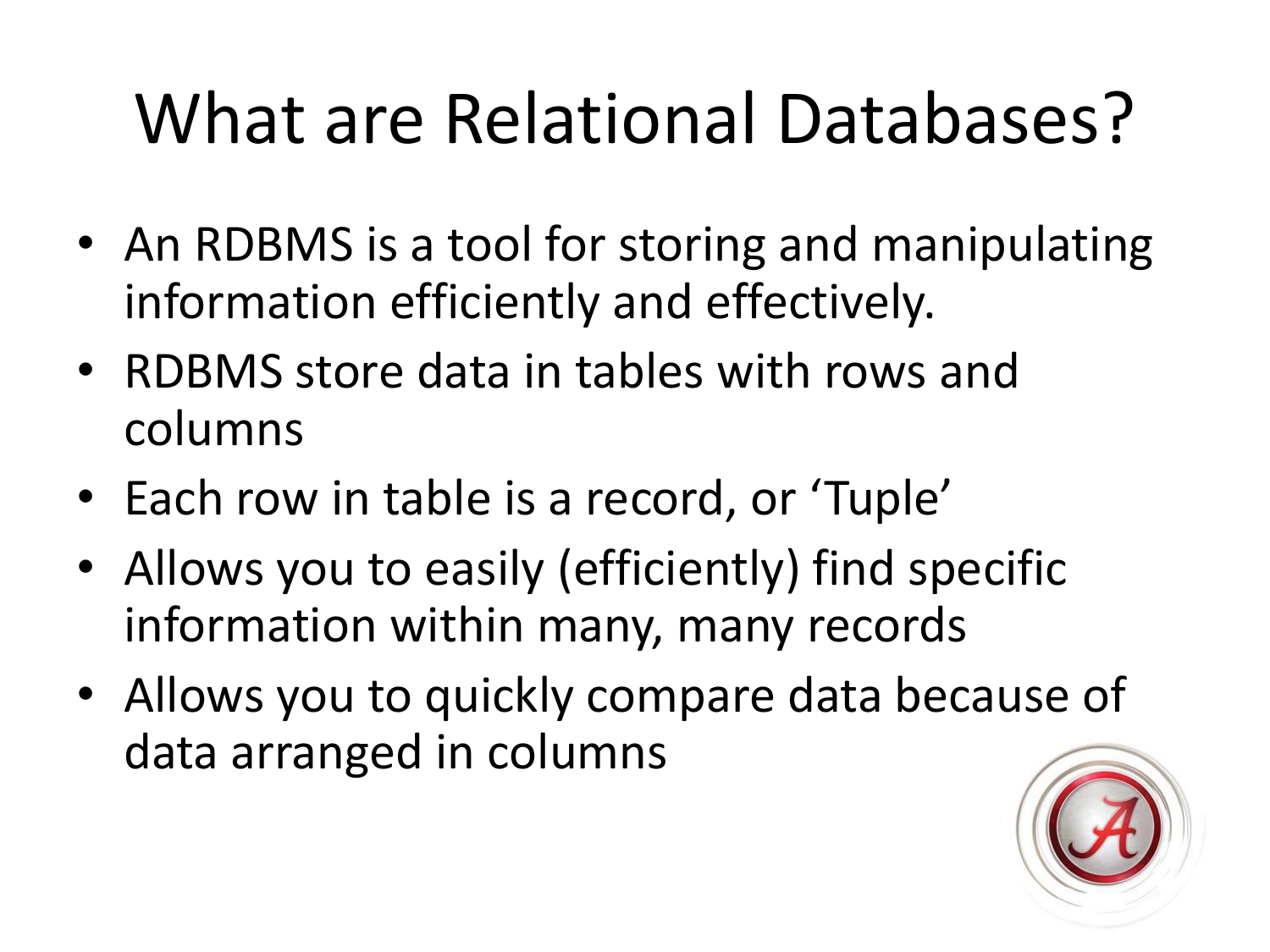# What are Relational Databases?

- In an RDBMS, the data stored in these different tables, and these tables have specific relationships with each other.
- Is named 'Relational' because mathematical relationships between data (Relational Algebra, Set Algebra) and between multiple tables
- Relationships take many forms, including many to one, one to many, many to many and so on.

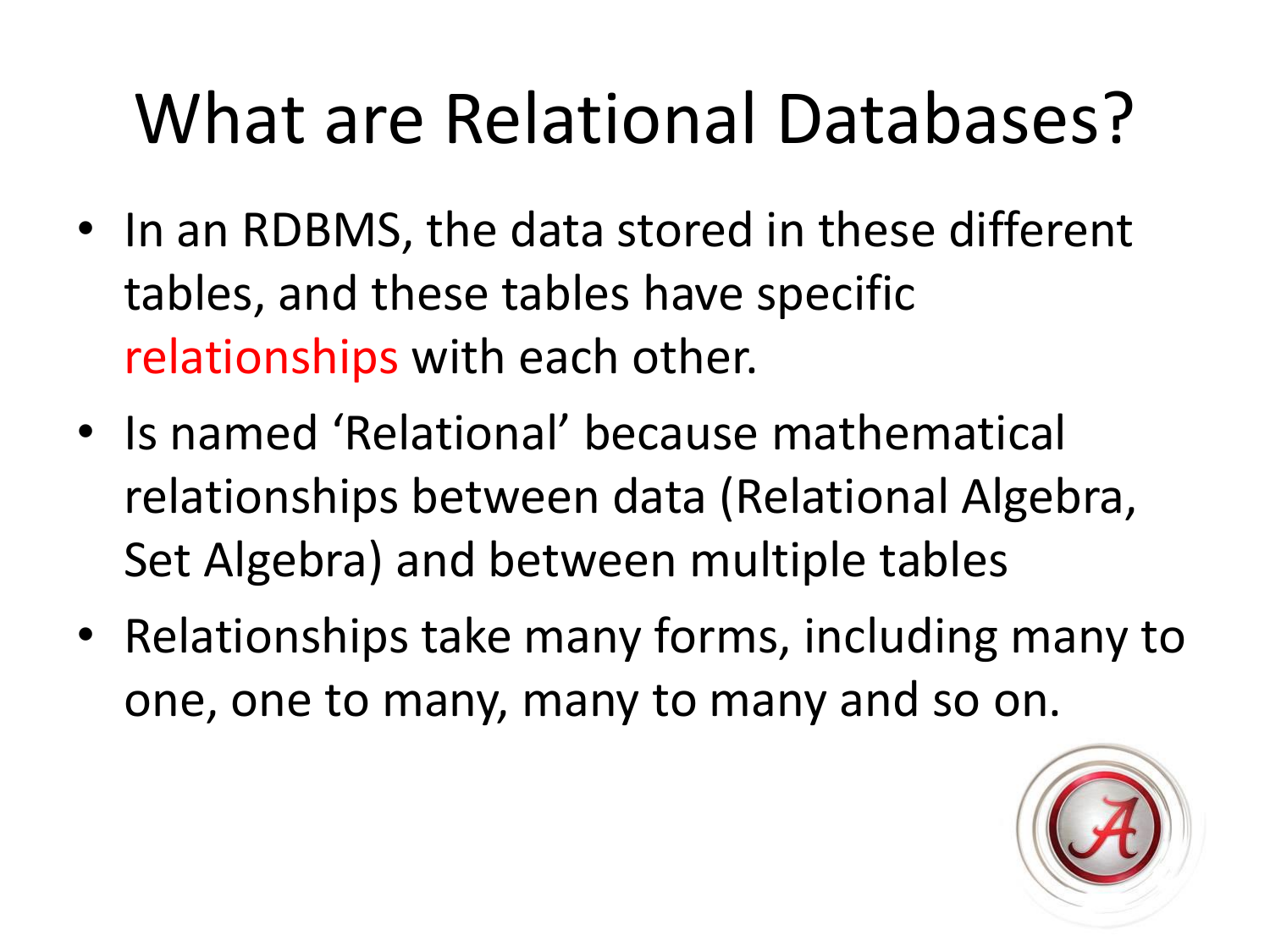company table

| company name     | company num | address          | phone    |
|------------------|-------------|------------------|----------|
| Big deal, Ltd.   | 13          | 14 Grand Blvd.   | 875-2934 |
| Pickles, Inc.    | 14          | 59 Cucumber Dr.  | 884-2472 |
| Real Roofing Co. | 17          | 928 Shingles Rd. | 882-4173 |
| GigaFred & Son   | 23          | 2572 Family Ave. | 847-4738 |

|  | ad table    |        |         |  |  |
|--|-------------|--------|---------|--|--|
|  | company num | ad num | hit fee |  |  |
|  | 14          | 48     | 0.01    |  |  |
|  | 23          | 49     | 0.02    |  |  |
|  | 17          | 52     | 0.01    |  |  |
|  | 13          | 55     | 0.03    |  |  |
|  | 23          | 62     | 0.02    |  |  |
|  | 23          | 63     | 0.01    |  |  |
|  | 23          | 64     | 0.02    |  |  |
|  | 13          | 77     | 0.03    |  |  |
|  | 23          | 99     | 0.03    |  |  |
|  | 14          | 101    | 0.01    |  |  |
|  | 13          | 102    | 0.01    |  |  |
|  | 17          | 119    | 0.02    |  |  |
|  |             |        |         |  |  |

| hit table |     |         |
|-----------|-----|---------|
| ad num    |     | date    |
|           | 49  | July 13 |
|           | 55  | July 13 |
|           | 48  | July 14 |
|           | 63  | July 14 |
|           | 101 | July 14 |
|           | 62  | July 14 |
|           | 119 | July 14 |
|           | 102 | July 14 |
|           | 52  | July 14 |
|           | 48  | July 14 |
|           | 64  | July 14 |
|           | 119 | July 14 |
|           | 48  | July 14 |
|           | 101 | July 14 |
|           | 63  | July 15 |
|           | 49  | July 15 |
|           | 77  | July 15 |
|           | 99  | July 15 |

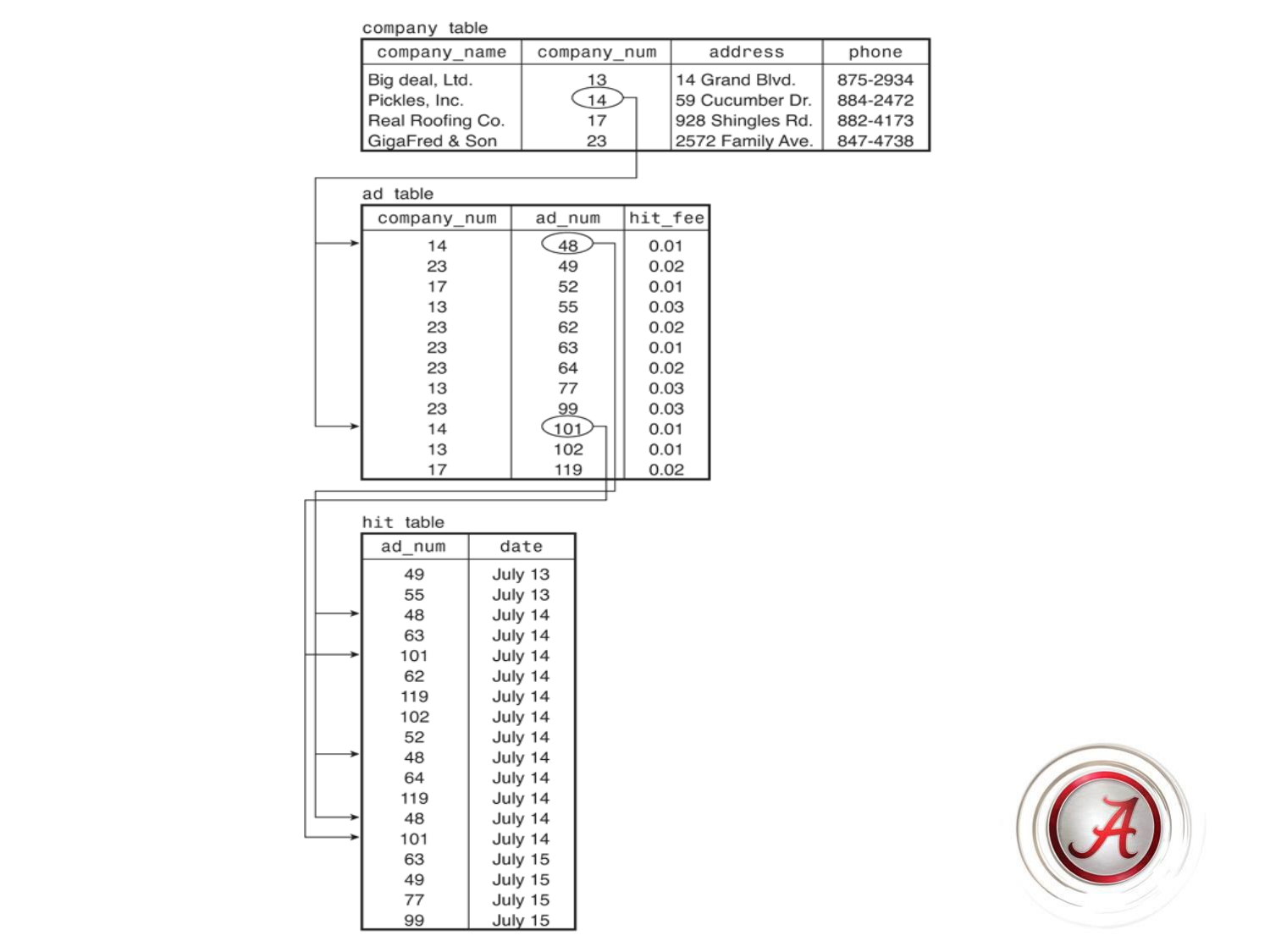### RDBMS - use

"The power of a relational DBMS lies in its capability to pull data from those tables conveniently and to join information from related tables to produce answers to questions that can't be answered from individual tables alone." – MySql,  $4<sup>th</sup>$  Edition

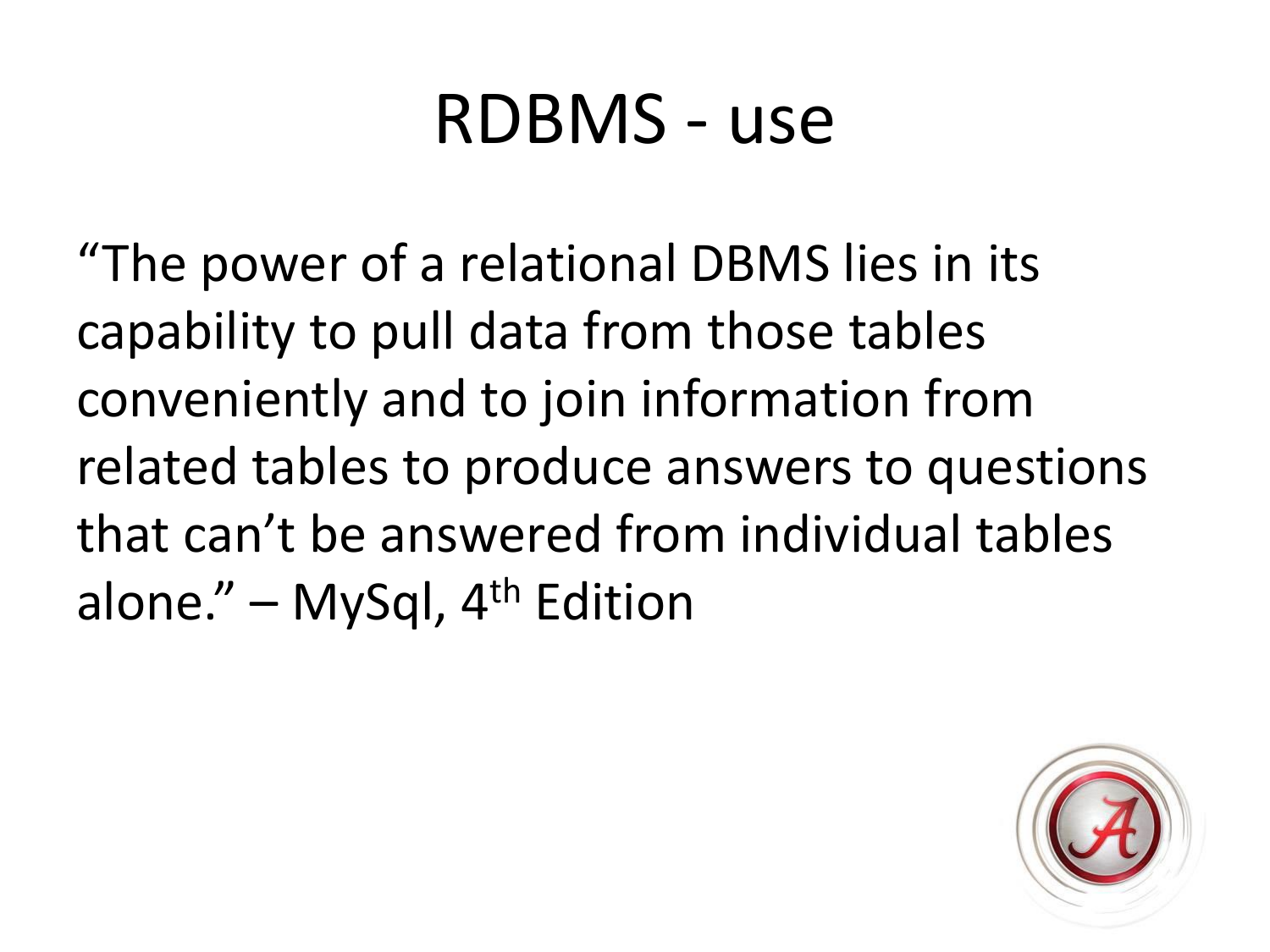company table

| company name     | company num | address          | phone    |
|------------------|-------------|------------------|----------|
| Big deal, Ltd.   | 13          | 14 Grand Blvd.   | 875-2934 |
| Pickles, Inc.    | 14          | 59 Cucumber Dr.  | 884-2472 |
| Real Roofing Co. | 17          | 928 Shingles Rd. | 882-4173 |
| GigaFred & Son   | 23          | 2572 Family Ave. | 847-4738 |

|  | ad table    |        |         |  |  |
|--|-------------|--------|---------|--|--|
|  | company num | ad num | hit fee |  |  |
|  | 14          | 48     | 0.01    |  |  |
|  | 23          | 49     | 0.02    |  |  |
|  | 17          | 52     | 0.01    |  |  |
|  | 13          | 55     | 0.03    |  |  |
|  | 23          | 62     | 0.02    |  |  |
|  | 23          | 63     | 0.01    |  |  |
|  | 23          | 64     | 0.02    |  |  |
|  | 13          | 77     | 0.03    |  |  |
|  | 23          | 99     | 0.03    |  |  |
|  | 14          | 101    | 0.01    |  |  |
|  | 13          | 102    | 0.01    |  |  |
|  | 17          | 119    | 0.02    |  |  |
|  |             |        |         |  |  |

| hit table |     |         |
|-----------|-----|---------|
| ad num    |     | date    |
|           | 49  | July 13 |
|           | 55  | July 13 |
|           | 48  | July 14 |
|           | 63  | July 14 |
|           | 101 | July 14 |
|           | 62  | July 14 |
|           | 119 | July 14 |
|           | 102 | July 14 |
|           | 52  | July 14 |
|           | 48  | July 14 |
|           | 64  | July 14 |
|           | 119 | July 14 |
|           | 48  | July 14 |
|           | 101 | July 14 |
|           | 63  | July 15 |
|           | 49  | July 15 |
|           | 77  | July 15 |
|           | 99  | July 15 |

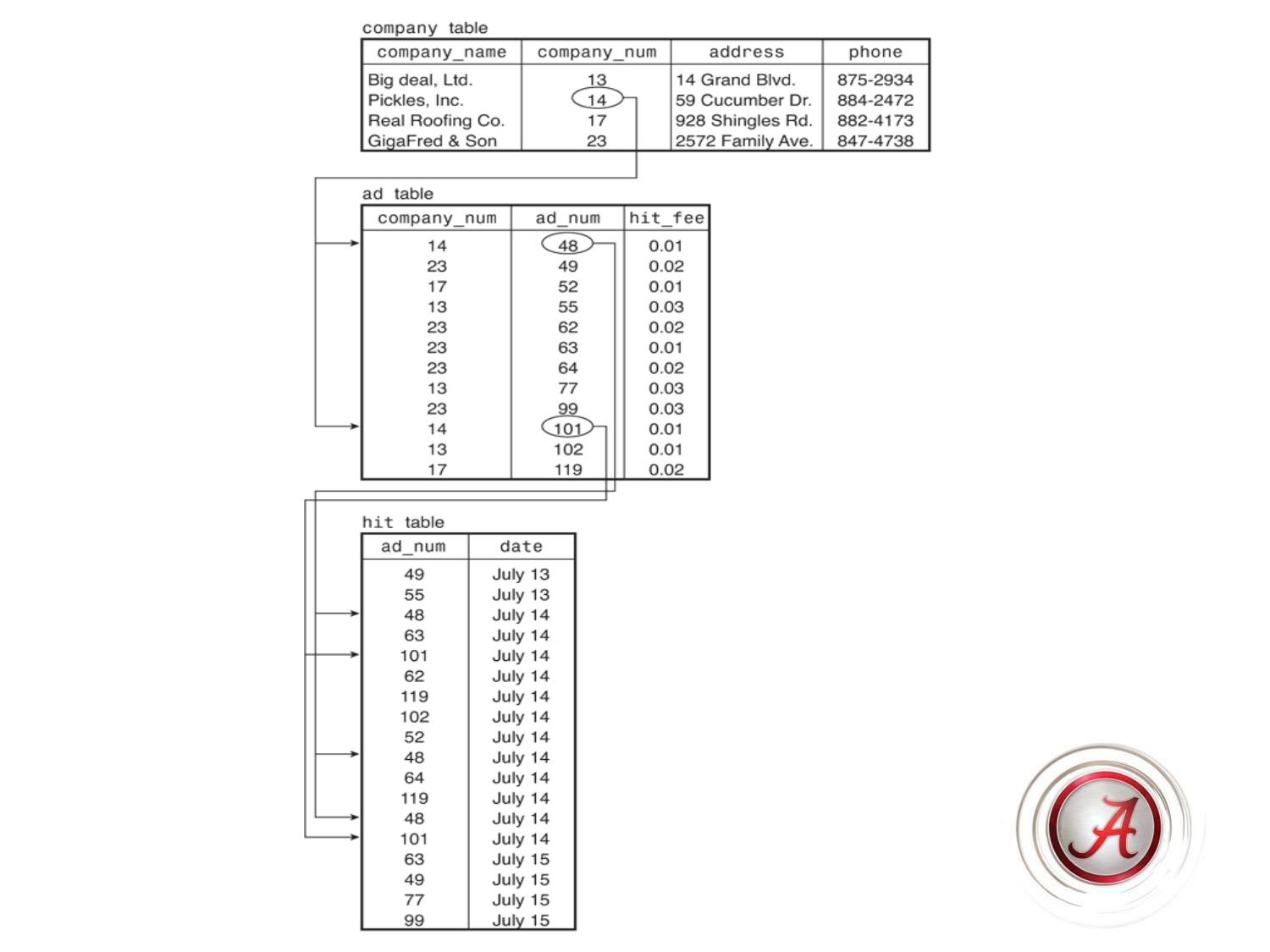# About SQL

- Use a standardized syntax for data retrieval and manipulation (Standard Query Language or SQL)
- ANSII Standardized language
- SQL is foundation of all DBS from MySQL to Access to Oracle
- If you use an RDBS, you need to learn SQL! Sorry!

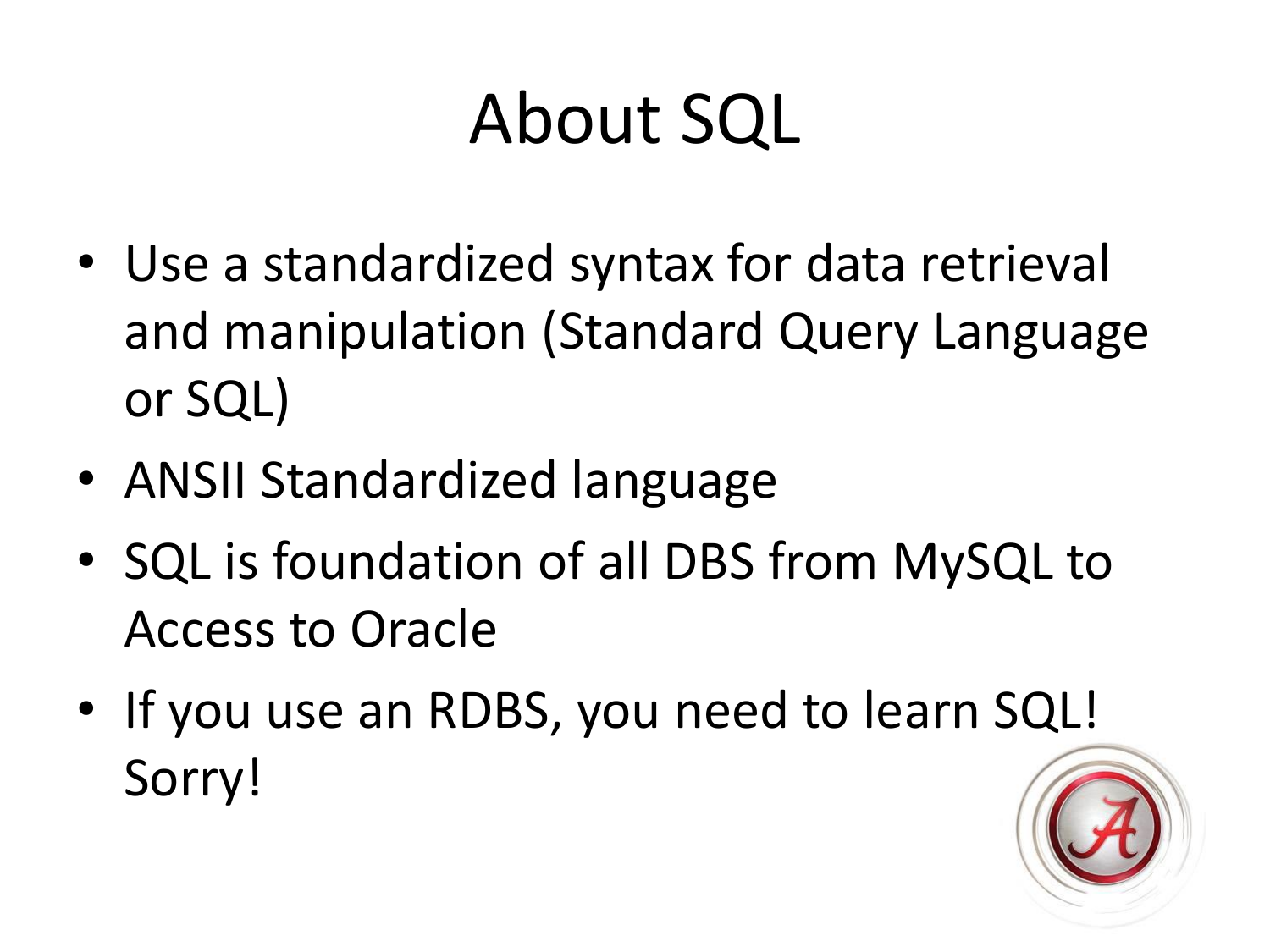## Basic Concepts

- A *[relation](http://en.wikipedia.org/wiki/Relation_(database))* is defined as a set of [tuples](http://en.wikipedia.org/wiki/Tuple) that have the same [attributes](http://en.wikipedia.org/wiki/Attribute_(computing)).
- A tuple usually represents an object and information about that object.
- Objects are typically physical objects or concepts. (All of the Web librarians named Steve)
- A relation is usually described as a [table,](http://en.wikipedia.org/wiki/Table_(database)) which is organized into [rows](http://en.wikipedia.org/wiki/Row_(database)) and [columns.](http://en.wikipedia.org/wiki/Column_(database))

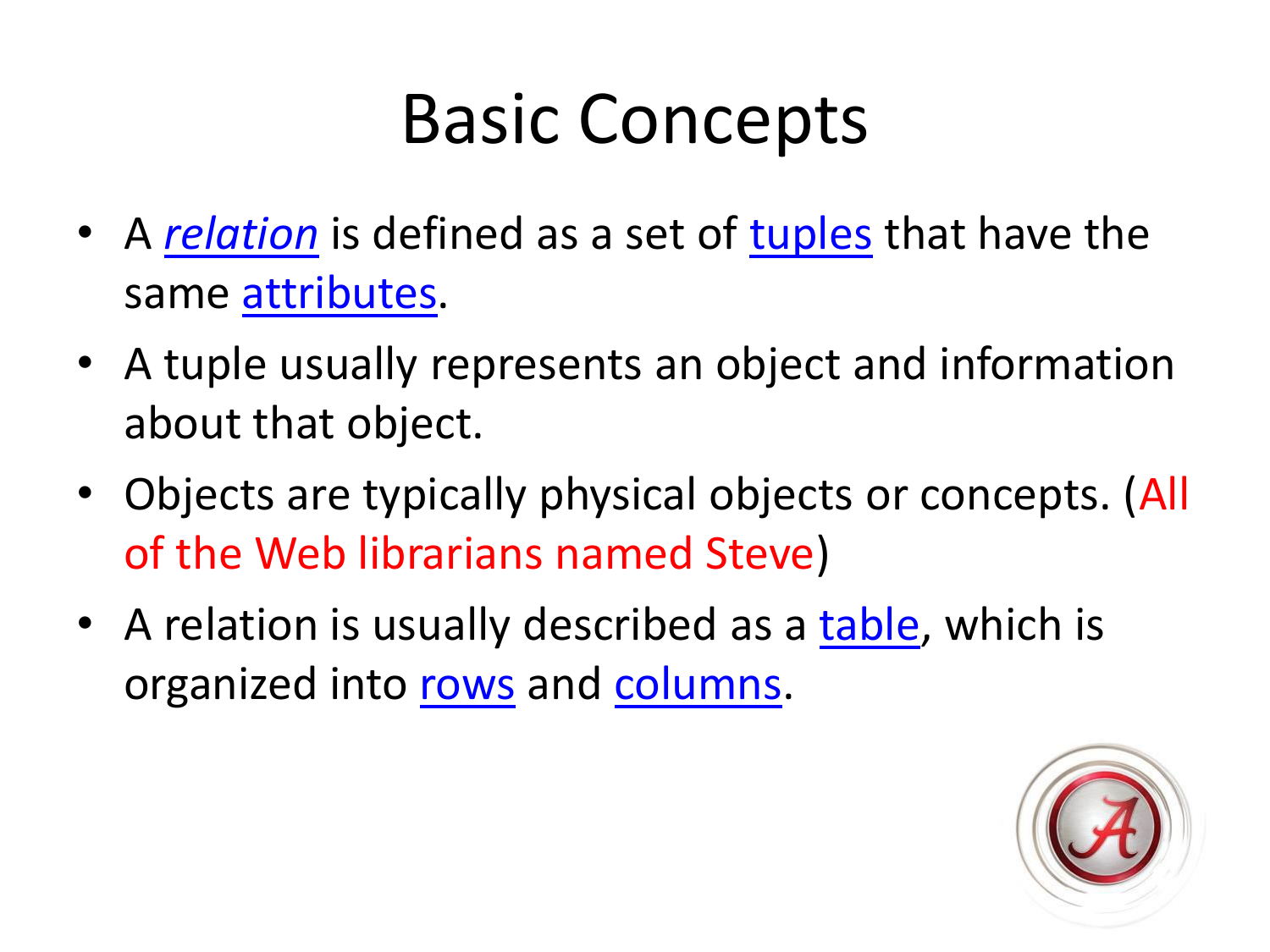### Basic Concepts -Tuple



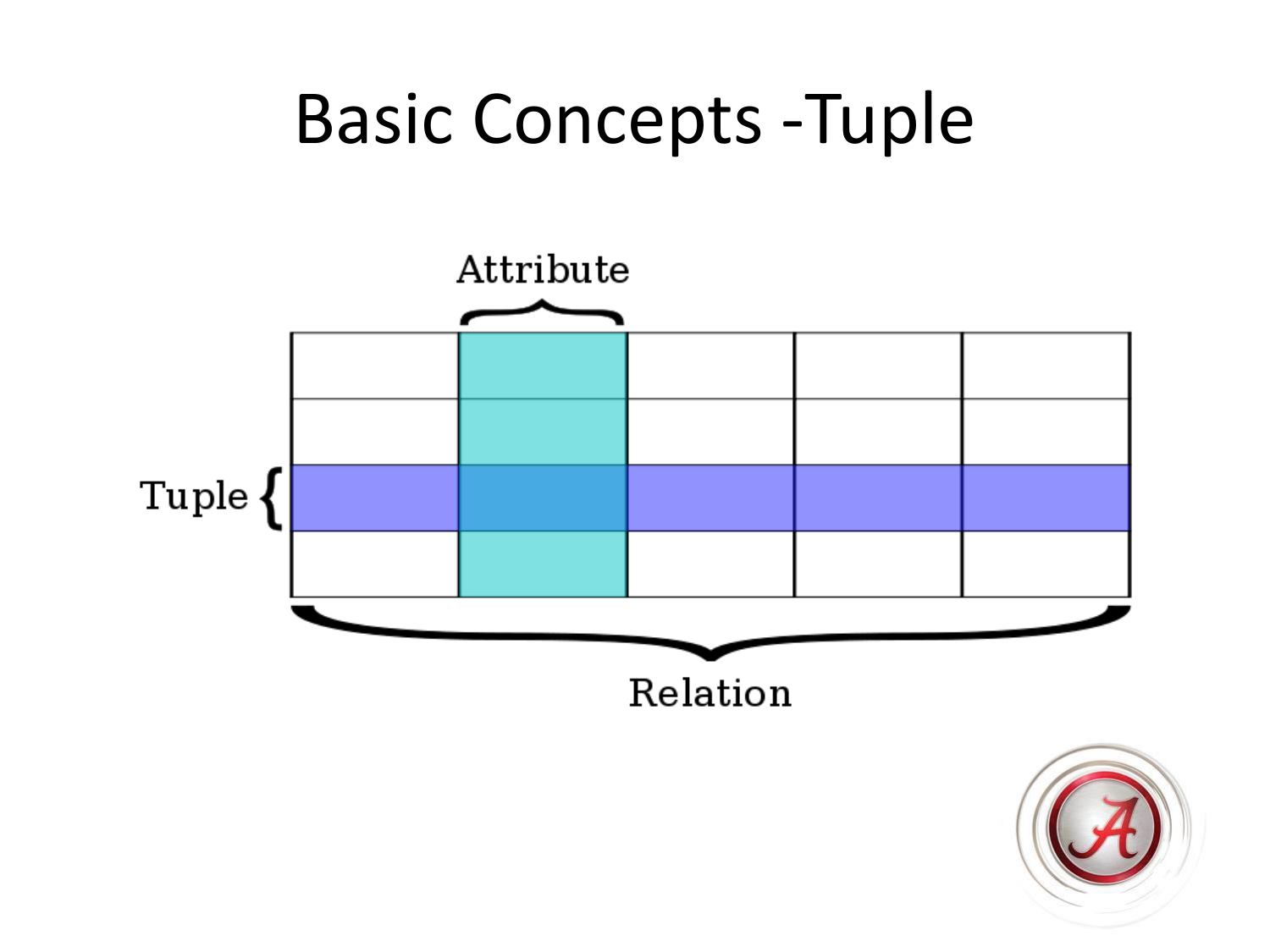## Basic Concepts -Usage

- Applications access data by specifying queries using SQL syntax
- Queries use operations such as *select* to identify tuples and *join* to combine relations
- Relations can be modified using the *insert*, *delete*, and *update* operators.

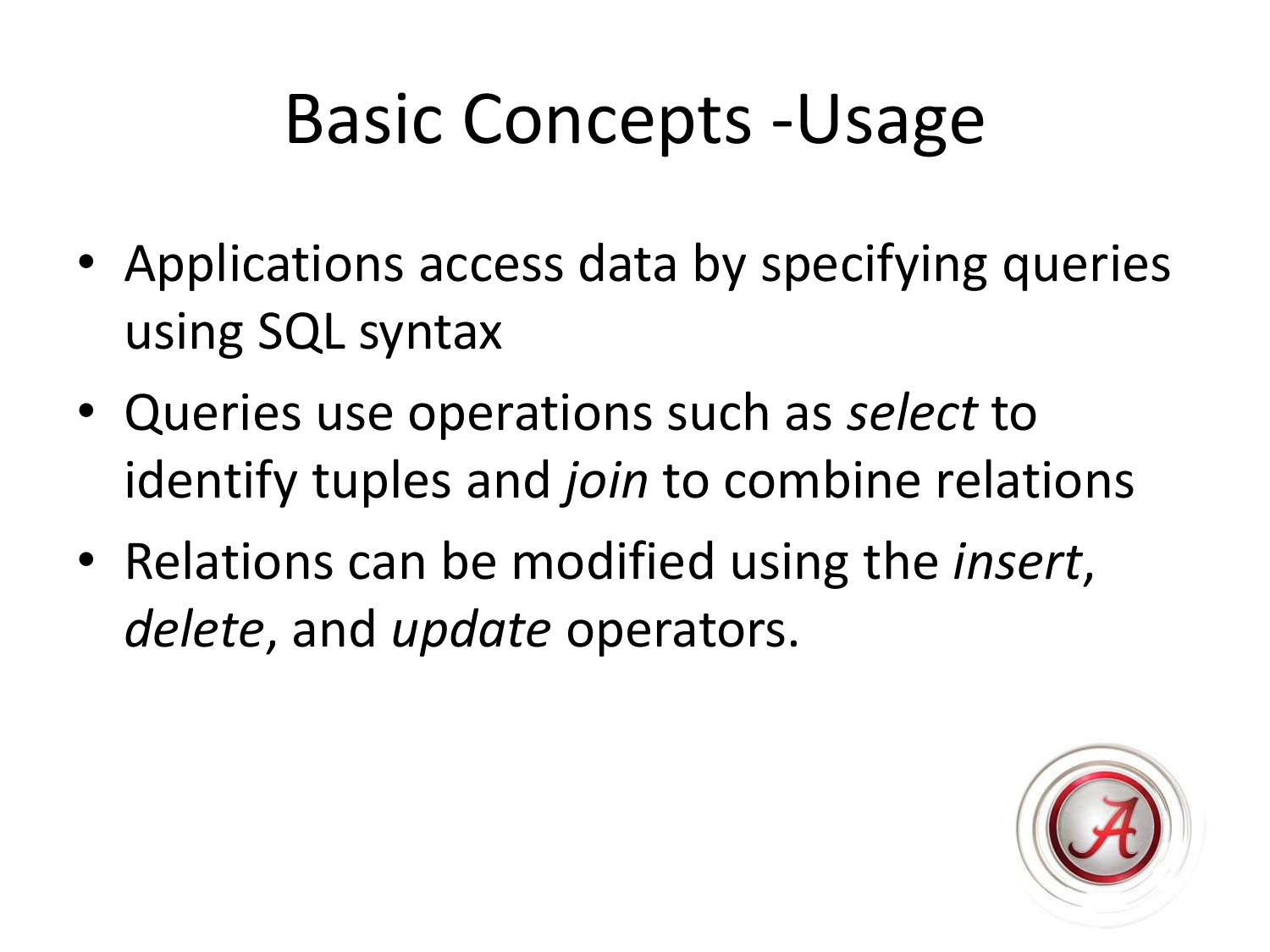### Basic Concepts - terms

- Data Type for example, Text or Integer or Blob (binary data, such as an image)
- Primary Key Unique identifier for data
- Foreign Key -The Primary Key of one table, inside another table.
- RDBM's basic operations: select, update, delete, insert, alter, show, describe, etc.
- SELECT librarian from librarian table where name = "steve"
- Joins Related tables are combined using joins-left join, right join, cross join, full join, etc.

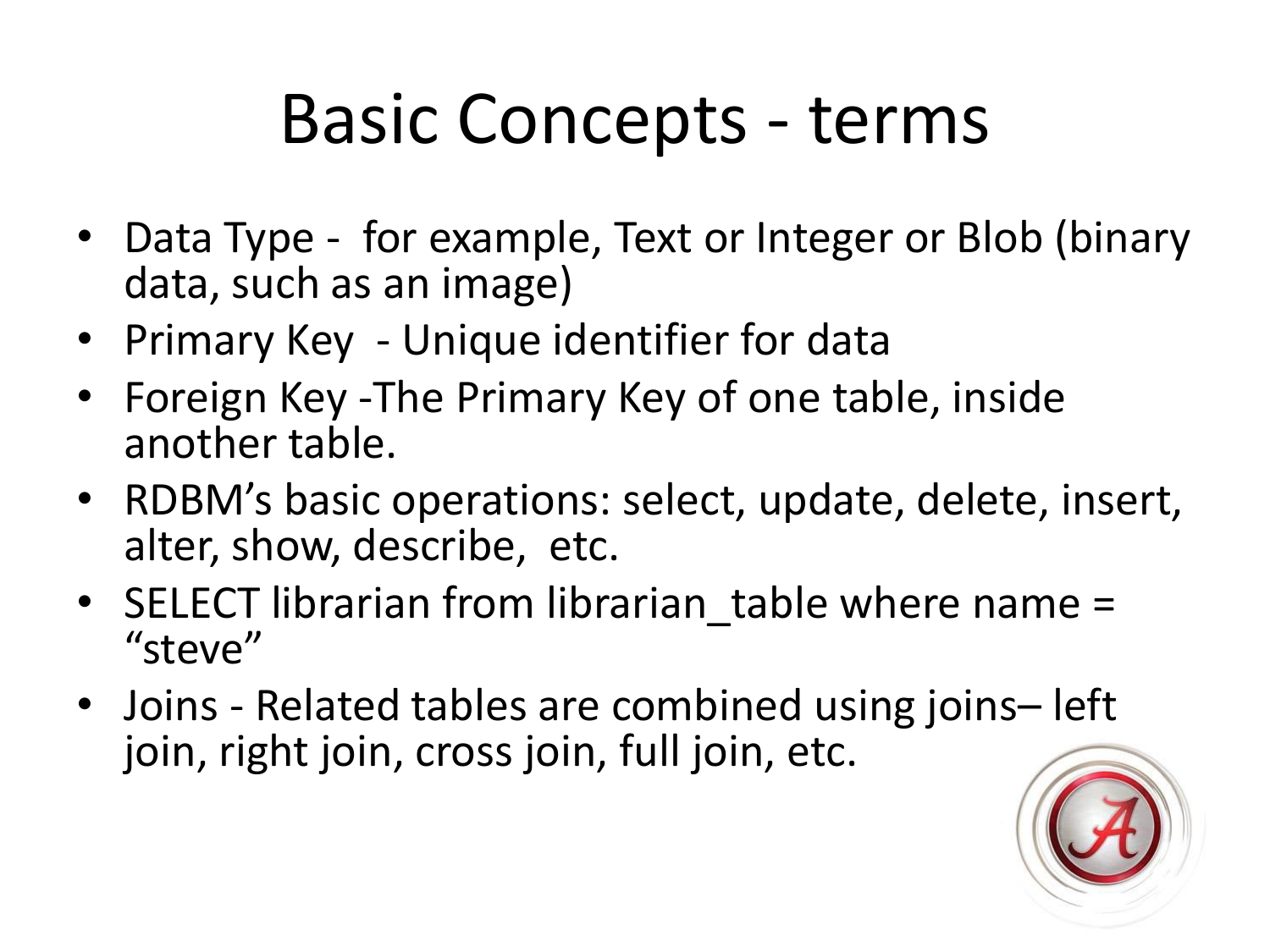# How Are Dbs used in websites?

- Databases store data
- Web Applications pull this data from different tables, create new tables based on the relationships of similar data
- Web Applications manipulate new table data, and present it to user through the browser

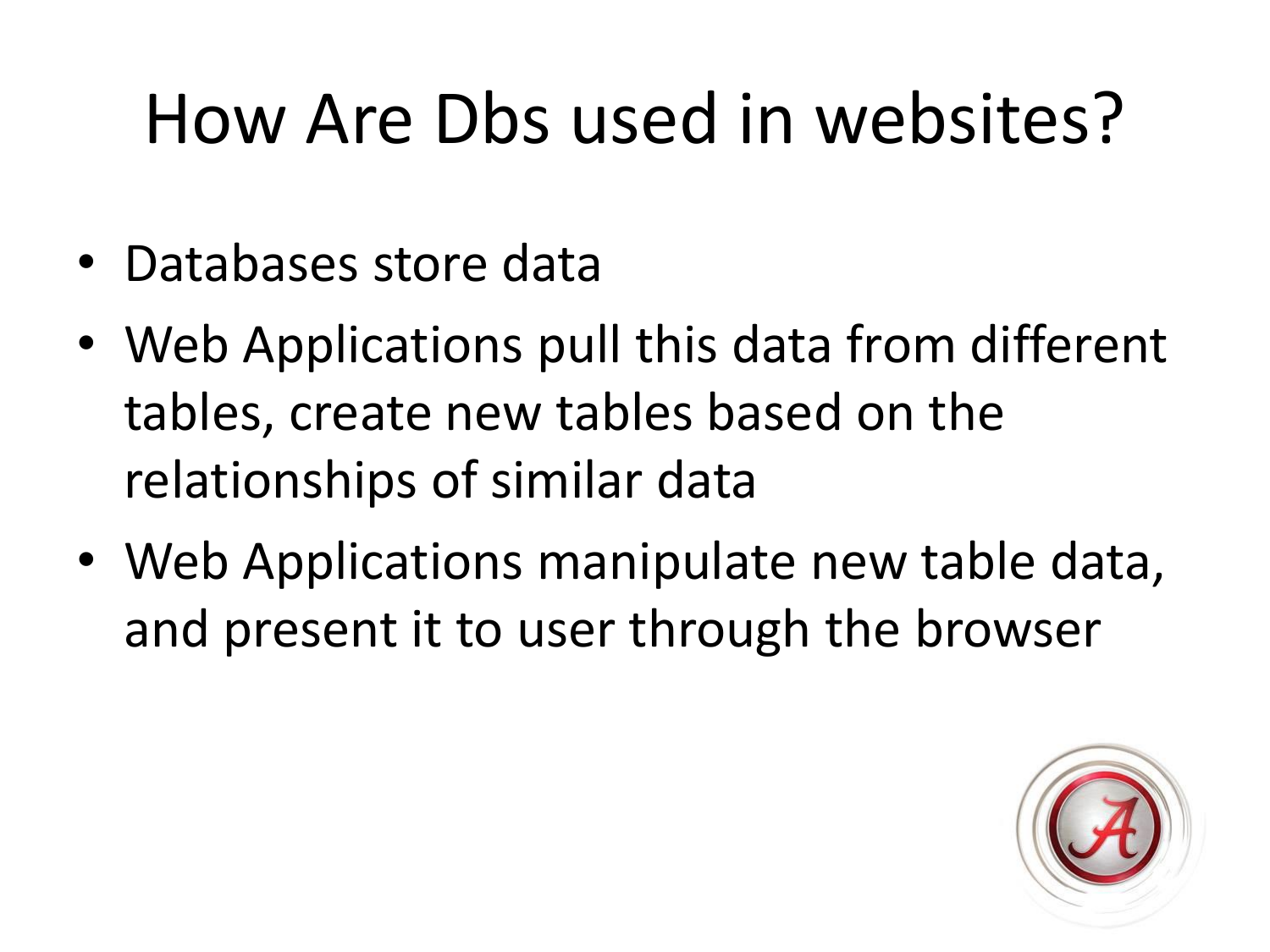## How Are RDBMs used in websites?

- Data in relational databases is the backbone of the web
- The "Cloud" is a huge, decentralized collection of database tables & applications and server space
- Almost ALL data on websites these days is pulled from a relational databases

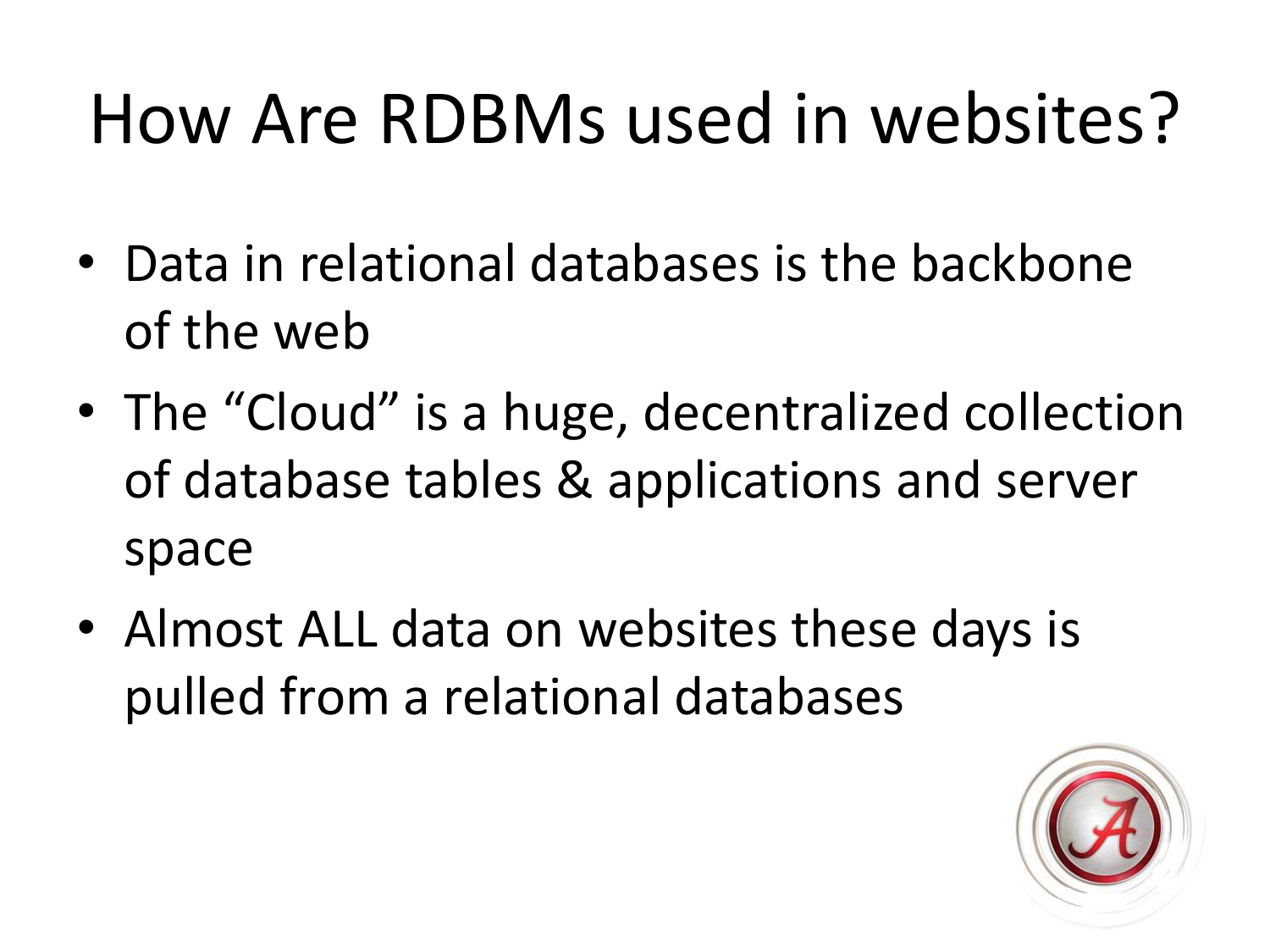# Access and MySQL

- If you are using Access, then you are already using a relational DB!
- Using MySQL, a bit harder to work with but more flexible
	- Can move stuff to web easily
	- Can be used as a 'back-end' for web applications
	- Technically, could add stuff straight from desktop interface into web-sever-based DB

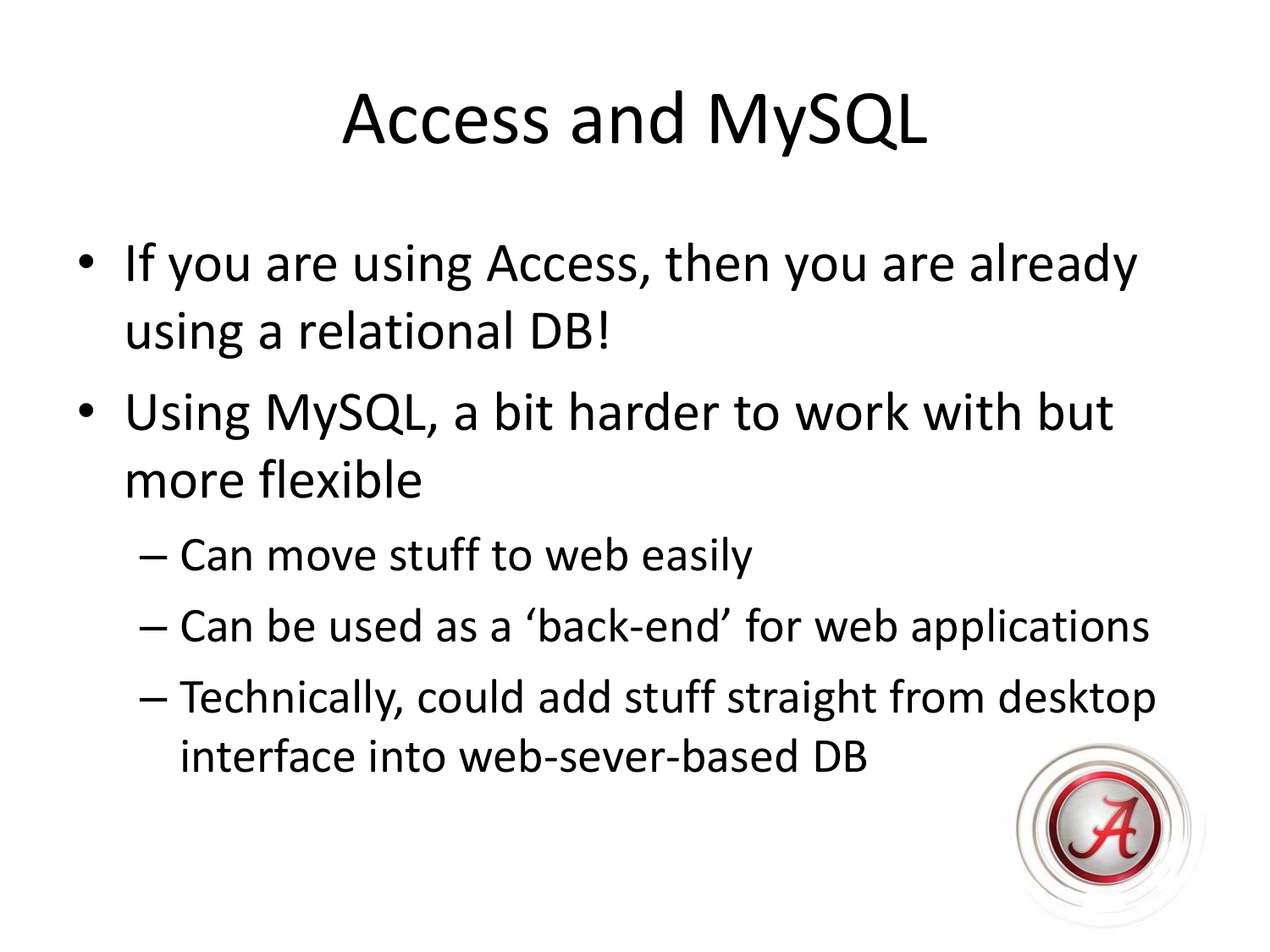# Tools for Your Desktop

- MySql! http://dev.mysql.com/downloads/mysql/5.6.html
- MySQL Workbench (GUI desktop query, modeling, admin, import/export tool)

http://www.mysql.com/common/images/produc ts/MySQL Workbench Mainscreen Windows.gif

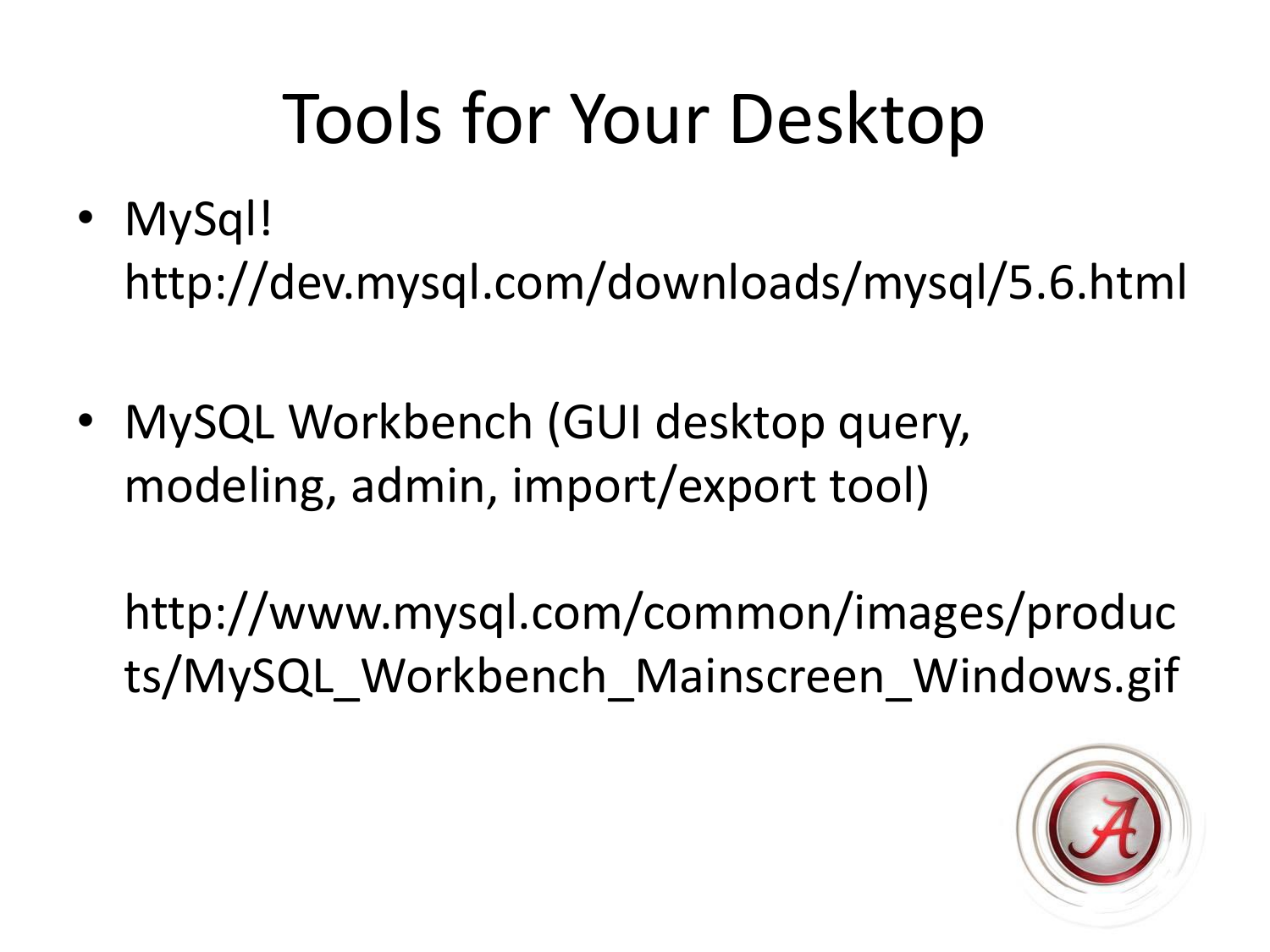# MySQL Workbench

- For Desktop Environment
- Graphical GUI
- Can help you create queries, visually design databases, perform import and export of data, assist with data migration

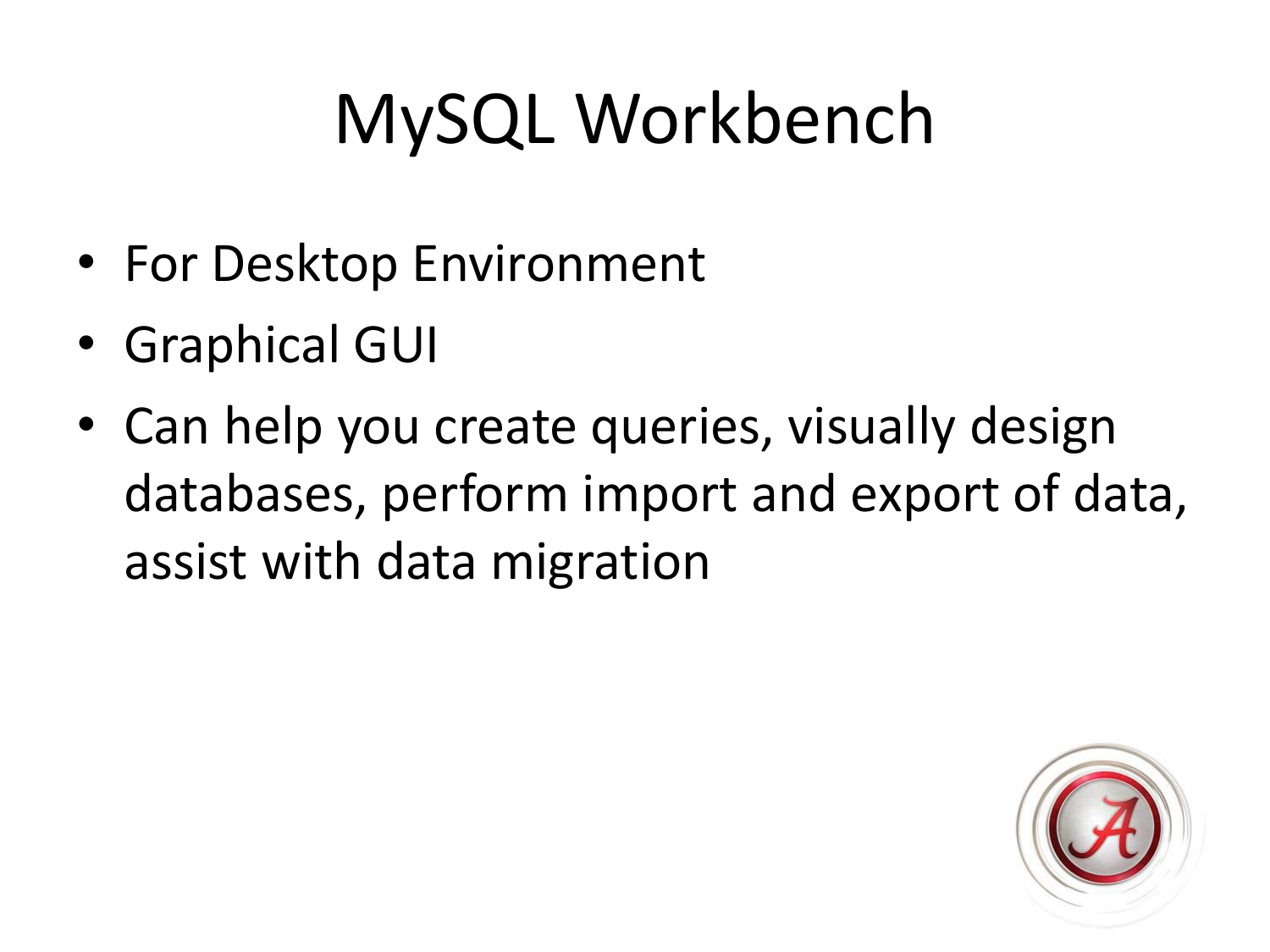### MySOL Workbench

File Edit View Database Plugins Scripting Community Help

### 習 内 回 回

Home X MySQL Model (PartnerDesign.m...

### **Workbench Central**



### Welcome to MySQL Workbench

\* What's New in This Release? Read about all changes in this MySQL Workbench release.

### Workspace



Manage Connections Modify connection settings or add connections.



Data Modeling Create and manage models, forward & reverse engineer, compare and synchronize schemas, report.

### **Deen Existing EER Model**<br>21 Or select a model to open or click here to browse. **Open Existing EER Model**







newmodel Last modified Mon May 24 14:40:22 2010

**Create New EER Model**<br> **D** Create a new EER Model from scratch.

Create EER Model From Existing Database Create by connecting and reverse engineering.

Create EER Model From SQL Script lack Import an existing SQL file.



Library



Workbench

Forums

Scripting Shell



**Manage Security** Manage user accounts and assign privileges.



Manage Server Instances **B** Add. delete and update server instance settings.  $\Box$   $\times$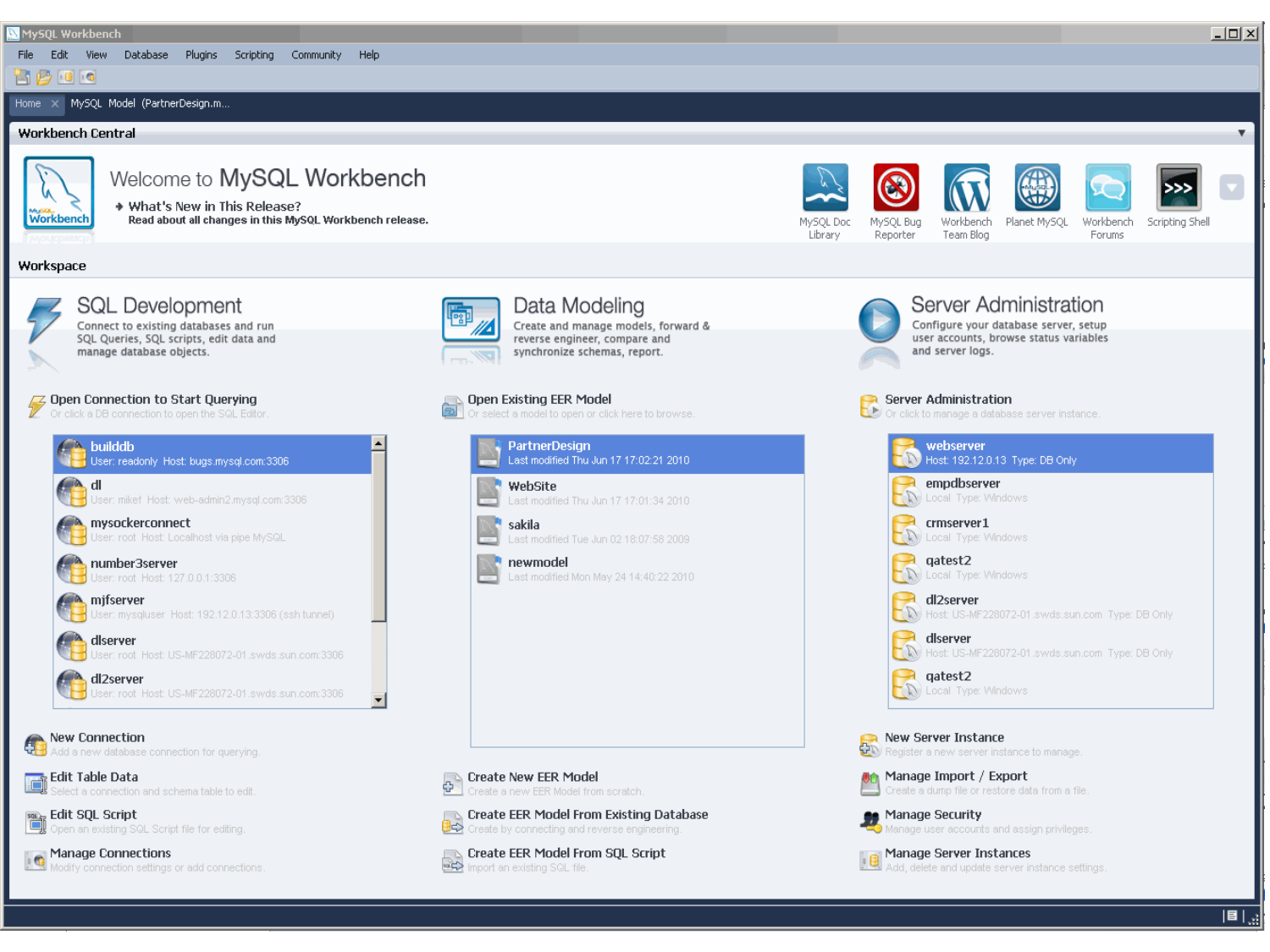

Ready